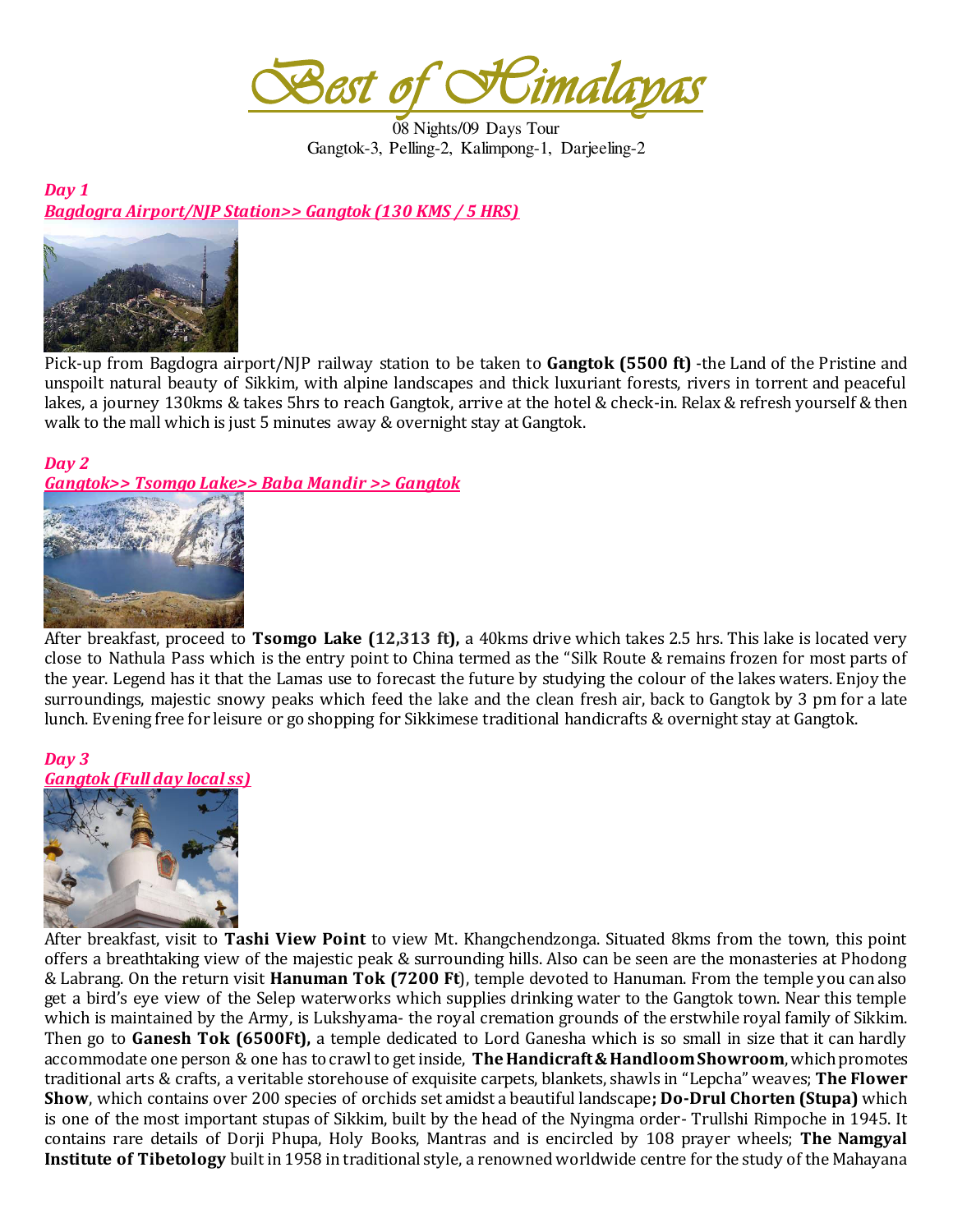Buddhist philosophy & religion, a treasure house of rare "Thankas", statues, over 200 Buddhist icons and prized objects of art & finally **Ban Jhakhri Waterfalls,** back to the hotel by late afternoon, Overnight stay at Gangtok.

*Day 4 Gangtok>> Pelling (112 KMS / 5 HRS)* 



After breakfast, proceed to **Pelling (6800 Ft),** a 5 hour journey (112 kms) via Ravangla (6800 Ft), a small township & transit point to various destinations in South & West Sikkim, situated at the base of Meenam Hill (10300 Ft).

Arrive at Pelling by afternoon & check-in at Hotel. This is one of the closest points to the Kanchenjunga range & one can see it upfront touching the sky from Pelling & overnight stay at Pelling.

#### *Day 5 Pelling (Full day local ss)*



Leave early for the **Skywalk, Khecheopalri Lake**, also called the "Wish Fulfilling Lake". It lies in a depression surrounded by prayer flags & forested hills & then go to the **Rimbi Falls** & **Khangchendzonga waterfalls.**

After lunch, proceed to **The Pemayangtse Monastery (7021 Ft)**, 2.5kms from Pelling. Built during the late 17th century, it is one of the oldest & most important monasteries of the Nyingmapa order of Buddhism in Sikkim. Even today, it is only the monks of this monastery who enjoy the title of 'Tasang' or pure monks. The monastery follows the Mindroling tradition & has 108 monks. The main attraction of the monastery is the wooden replica of Zangdog Palri, the celestial abode of Guru Padmasambhava, built by Serdup L Dorje Rinpoche in 1971, **Rabdentse Ruins -** the second capital of the erstwhile King of Sikkim till 1814 A.D. This is also very close to the Pemyangtse Monastery, a 30mins walk from the main road. The scenic view from the top of the ruins scanning across the deep valley , to the mystic heights of the Kanchenjunga range is something to be cherished & etched in memory & **Helipad Ground,** back to hotel by evening & overnight stay at Pelling.

## *Day 6 Pelling>> Kalimpong (95 KMS / 4 HRS)*



After breakfast depart to **Kalimpong (4000 Ft)**, a drive of 95 kms & taking around time 4 hrs to reach. Also called the garden of flowers, this town has almost everything- scenic beauty, flowers, greenery, waters, mists, clouds etc. Arrive at Kalimpong & check-in at the hotel.

Evening free at leisure with a visit to the market, Where you do some curio shopping, buy some Kalimpong Cheese & lollypops of Swiss technology from **"**Larks**"** or just take a walk thru the market & overnight stay at Kalimpong.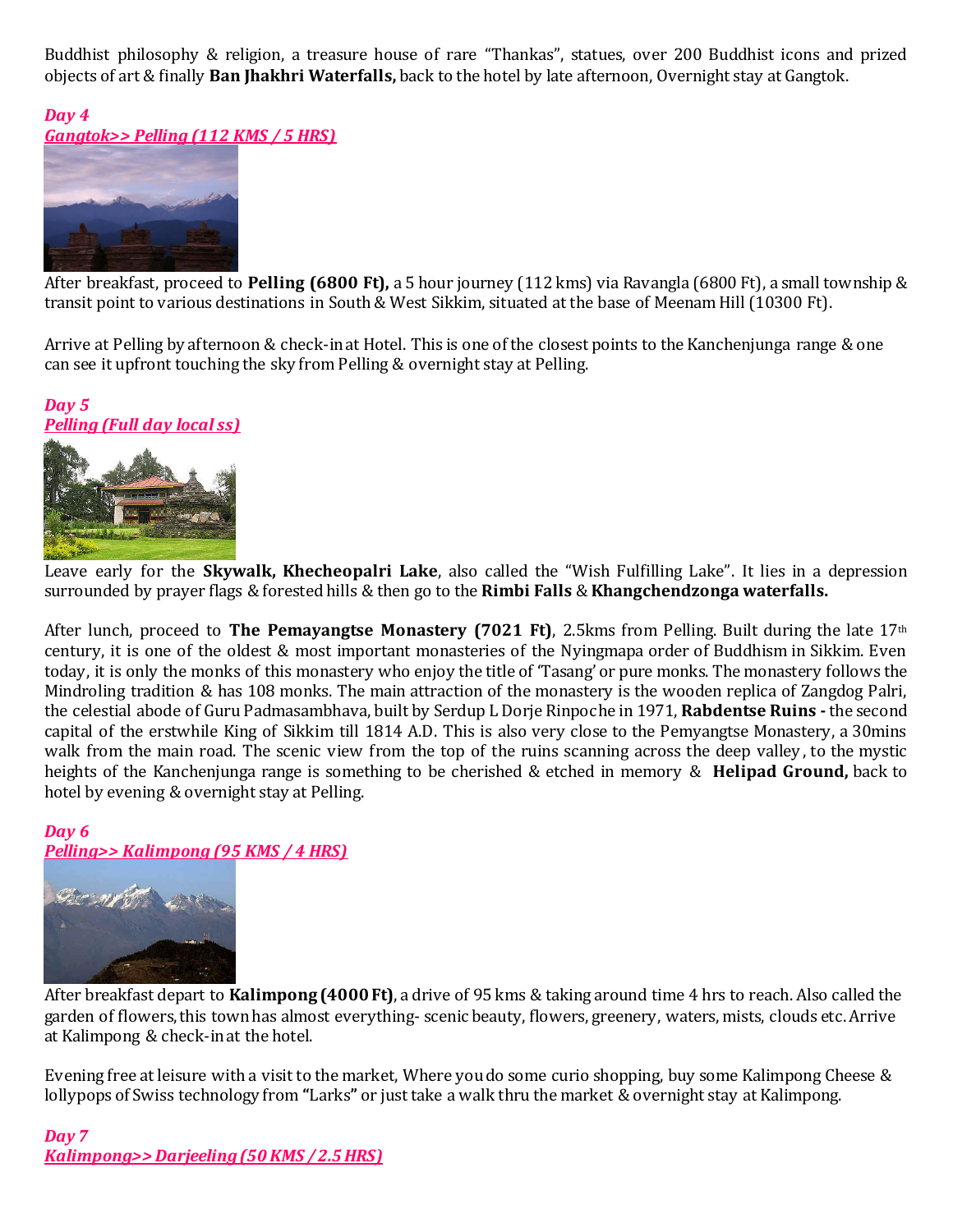

After breakfast, proceed for a half day sightseeing of **Durpin Hill** (which has the famous Zong Dog Palri Fo- Brang Monastery which belongs to the same Buddhist sect as the present Dalai Lama), **Pine View Point**, **Dr Graham's Homes** complex with its historic church & well maintained grounds founded in 1900 by Rev. Dr. J A Graham, a Scottish missionary, **Delo Hill (5556 ft)** appears to be the roof- of- the- world, is the highest point in Kalimpong. Delo also has the town's picturesque water reservoir. Then on to **Mangal Dham Temple** constructed in memory of the late Guru Shree (108) Mangal Dasji and dedicated to Lord Krishna.

After lunch, proceed to **Darjeeling (7100 ft),** a 50kms drive taking around 2.5hours to reach, the "Queen of the hill stations", its name derived from "Dorje-Line" which means the place of "Dorje", the mystic thunderbolt. After a very scenic drive thru the mountains, tea gardens etc. Reach Darjeeling by evening & check in at hotel.

Spend the evening lazing around or walk up to the mall area & overnight stay at Darjeeling.

## *Day 8 Darjeeling (Full day local ss)*



Start the day at 4am with an early morning trip to **Tiger Hill (7800 Ft)** to catch the sunrise from behind the majestic Kunchenjunga range. On the way return back visit the **Ghoom Monastery** & **Batasia Loop,** back to the hotel for breakfast.

**(09:00 AM TO 03:00PM)** After breakfast, proceed for a half day Darjeeling local sightseeing of the **Himalayan Mountaineering Institute**, **Ropeway,Zoo**, **Tenzing Rock**, **Tibetan Refugees Self Help Centre, Tea Garden** (outer view)& **Japanese Temple**. Back to the hotel by evening; take a walk to "Chowrasta" the centre point of the Mall area. You can do some window shopping & overnight stay at Darjeeling.

# *Day 9*

*Darjeeling>> IXB Apt/ NJP Rly station (72 kms/3.5 hrs)* 



After breakfast, checkout from the hotel & proceed to Bagdogra Airport/NJP Railway Station for onwards destination.

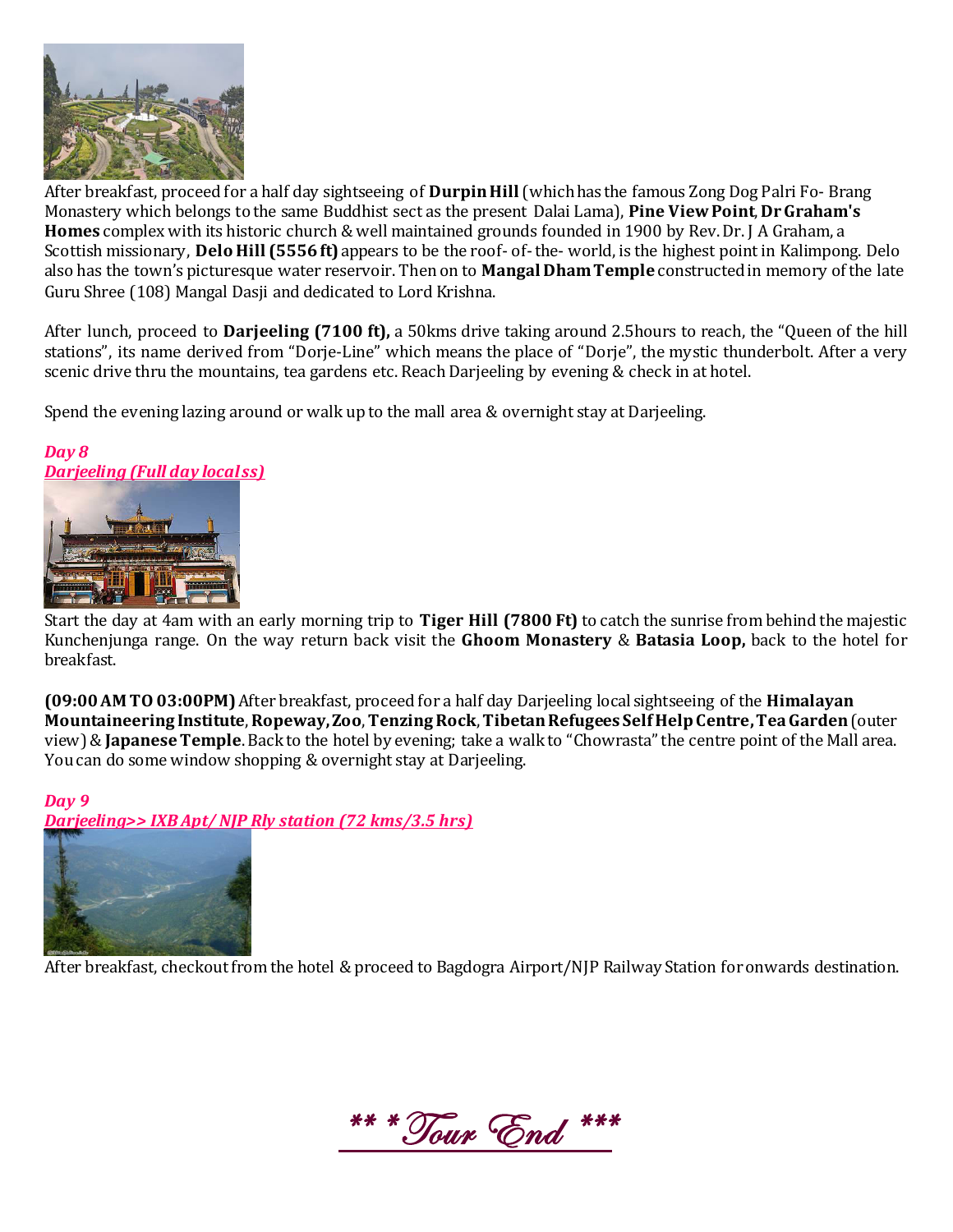Damages-

| Grade          | A1+   | Α1    |       | B     |       | D     | Е     |       |       |
|----------------|-------|-------|-------|-------|-------|-------|-------|-------|-------|
| <b>02 PAX</b>  | 73545 | 57448 | 52610 | 47849 | 39412 | 36277 | 32763 | 30731 | 28217 |
| <b>04 PAX</b>  | 65137 | 49041 | 44203 | 39442 | 31005 | 27869 | 24355 | 22323 | 19810 |
| <b>06 PAX</b>  | 61882 | 45786 | 40948 | 36187 | 27750 | 24614 | 21100 | 19068 | 16555 |
| <b>08 PAX</b>  | 60255 | 44159 | 39321 | 34559 | 26122 | 22987 | 19473 | 17441 | 14928 |
| <b>EXT BED</b> | 35020 | 21995 | 17950 | 15140 | 11190 | 9160  | 7920  | 8170  | 6840  |
| <b>CWB</b>     | 26370 | 19970 | 16850 | 15140 | 11190 | 9160  | 7920  | 7970  | 6840  |
| <b>CNB</b>     | 18500 | 11550 | 12400 | 11120 | 7560  | 5980  | 4510  | 4480  | 4190  |

| <b>HOTEL USED</b> |                       | <b>ROYAL</b> (A1)      |                                     |                            |                                   |
|-------------------|-----------------------|------------------------|-------------------------------------|----------------------------|-----------------------------------|
|                   | <b>HERITAGE (A1+)</b> |                        | <b>UPMARKET</b> (A)                 | AT THE MALL (B)            | <b>ENCHANTING (C)</b>             |
|                   |                       | RAMADA / CEDAR         |                                     | <b>VICEROY HOTEL-</b>      |                                   |
|                   |                       | INN (MAP)              |                                     | exec / MONTANA             |                                   |
|                   |                       |                        |                                     | RESORT-exec (veg) /        |                                   |
|                   |                       |                        | <b>{PINE TREE RESORT/RJ</b>         | SUMI YASHSHREE -           | MOHIT-dbl (MAP)/                  |
|                   |                       |                        | <b>RESORT/ SANDERLING</b>           | premium/SUMITEL            | HERMITAGE RESORT -                |
|                   |                       |                        | RESORT AND SPA (veg) / JAI          | <b>SUITES AND SPA-</b>     | Victoria dlx/HOTEL                |
|                   |                       |                        | HOTEL-2 <sup>nd</sup> flush (MAP) } | premium/                   | PRADHAN -comfort / THE            |
|                   |                       |                        | <b>{ SUMMIT SWISS HERITAGE-</b>     | <b>HERMITAGE RESORT</b>    | HIMALAYAN RETREAT-lux /           |
|                   |                       |                        | dlx/premium/ UDAAN                  | - Victoria club/           | SUMI YASHSHREE - dlx/             |
|                   | ELGIN-premium         |                        | DEKELING -                          | <b>HOTEL PRADHAN-</b>      | MONTANA <i>(veg)</i> / WONDER     |
| DARJEELING        | (MAP)                 |                        | premium/British (veg) (CP) }        | luxury (MAP)               | $WOODS - premium(CP)$             |
|                   |                       | <b>LEMON TREE-</b>     |                                     | <b>KINGSWAY</b>            |                                   |
|                   |                       | superior (MAP)         |                                     | BOUTIQUE -sup dlx          |                                   |
|                   |                       |                        |                                     | <b>(veg)</b> / NEW ORCHID- |                                   |
|                   |                       |                        | <b>DENZONG SHANGRILA-</b>           | dlx/ROYAL ORCHID           | NIRVANA INN <b>(veg)</b> –        |
|                   |                       |                        | superior/ FERN DENZONG              | (veg) - sup dlx/           | maharani mountain view            |
|                   |                       |                        | HOTEL N SPA – winter green          | <b>SUMMIT GOLDEN</b>       | (MAP) / CHUMBI                    |
|                   |                       |                        | / WOODBERRY HOTEL &                 | CRESCENT-dlx/              | RESIDENCY- rose dlx/NEW           |
|                   | HIDDEN LAND /         |                        | $SPA - premium (pure veg)$          | <b>SUMMIT NAMNANG-</b>     | ORCHID-std / SONAM DELEK-         |
|                   | NORKHILL/             |                        | <b>MOUNT SINOLCHU -</b>             | dlx/ CYGNETT INN LA        | sup dlx/ MOUNT                    |
|                   | <b>DENZONG</b>        |                        | premium/KINGSWAY                    | MAISON - club/SUMI         | HIMALAYAN-dlx/TEMI                |
|                   | REGENCY-regency       |                        | $BOUTIQUE - suite$ (veg)            | <b>RESORT &amp; SPA-</b>   | HOUSE/ GRAND SILK ROUTE           |
| <b>GANGTOK</b>    | suite (MAP)           |                        | (MAP)                               | premium (MAP)              | (new block) (CP)                  |
|                   |                       | <b>SILVEROAKS</b>      | YAKHA RETREAT- premier/             | <b>SUMMIT LILLIUM</b>      | <b>SUMMIT LILLIUM HOTEL &amp;</b> |
|                   | <b>SILVEROAKS</b>     | (MAP)                  | <b>SUMMIT BARSANA-dlx</b>           | <b>HOTEL &amp; SPA-dlx</b> | SPA-dlx /SOODS GARDEN-            |
| <b>KALIMPONG</b>  | (MAP)                 |                        | (MAP)                               | (MAP)                      | premium (CP)                      |
|                   |                       | NORBUGHANG             |                                     |                            | PACCHU VILLAGE-comfort/           |
|                   |                       | <b>RETREAT N SPA -</b> |                                     | <b>OLIVE HOTEL N SPA-</b>  | ARYAN REGENCY - std/              |
|                   |                       | sup dlx (MAP)          |                                     | premium (veg)/             | <b>OLIVE HOTEL &amp; SPA- std</b> |
|                   |                       |                        | <b>NORBU GHANG RESORT-</b>          | <b>ARYAN REGENCY -</b>     | <b>(veg)</b> / RETREAT CRASULLA   |
|                   | NORBUGHANG            |                        | dlx/ MAGPIE CHESTNUT                | dlx/RETREAT                | OVATA - dlx/ SUMMIT NEWA          |
|                   | <b>RETREAT N SPA-</b> |                        | (cottage) / OLIVE HOTEL N           | CRASULLA OVATA -           | - dlx / STC RESORT -              |
| <b>PELLING</b>    | sup dlx (MAP)         |                        | $SPA - \text{attic}$ (veg) (MAP)    | premium (MAP)              | premium dlx (CP)                  |

| <b>HOTEL USED:</b> | <b>JUST ARRIVED!! (D)</b>                 | <b>VALUE FOR MONEY!! (E)</b>      | <b>ECONOMY (F)</b>        | <b>BUDGET</b> (G)     |
|--------------------|-------------------------------------------|-----------------------------------|---------------------------|-----------------------|
|                    | <b>MOUNT CONIFER SUITES &amp; SPA-</b>    |                                   | HOTEL BROADWAY /          |                       |
|                    | dlx / ANANT ZAMBALA -dlx                  |                                   | <b>BROADWAY ANNEXE /</b>  |                       |
|                    | /OMEGA RESIDENCY-dlx <mark>(veg)/</mark>  | HOTEL YUMA -luxury/ NORTH         | HOTEL YUMA - comfort/     |                       |
|                    | SILVER STAR BOUTIQUE - dlx/               | STAR / MARVEL                     | SHANTI PALACE-dbl/ YANGS  |                       |
| DARJEELING         | SUMI VISTA- premium (CP)                  | INTERNATIONAL (CP)                | $INN$ -std $(CP)$         | NORTH POINT (CP)      |
|                    | NIRVANA INN (veg) – maharani              |                                   |                           |                       |
|                    | mountain view (MAP)/                      | NIRVANA INN (veg) -maharaja       | MISTY OAK- sup dlx/ HOTEL |                       |
|                    | GREENDALE- $(\text{veg})$ $(dlx)$ / SONAM | dlx/SIKKIM RETREAT-luxury/        | YAVACHI -dlx/ SIKKIM      |                       |
|                    | DELEK - dlx/RENDEZVOUS- dlx/              | ALPINE HILLS/ RENDEZVOUS -        | RETREAT- comfort/HOTEL    |                       |
|                    | TEMI HOUSE - premium/HOTEL                | std/THE ORIENTAL - dbl/           | NORBU HOUSE - dlx /       | MISTY OAK- dlx/ PRIME |
|                    | <b>BLUEBERRY BANQUEST &amp;</b>           | <b>GRAND SILK ROUTE-old block</b> | NIRVANA INN (veg) -       | VIEW-dlx/SONAM        |
| <b>GANGTOK</b>     | $SPA$ (veg) – sup dlx (CP)                | (CP)                              | maharaja dlx (CP)         | DELEK-std (CP)        |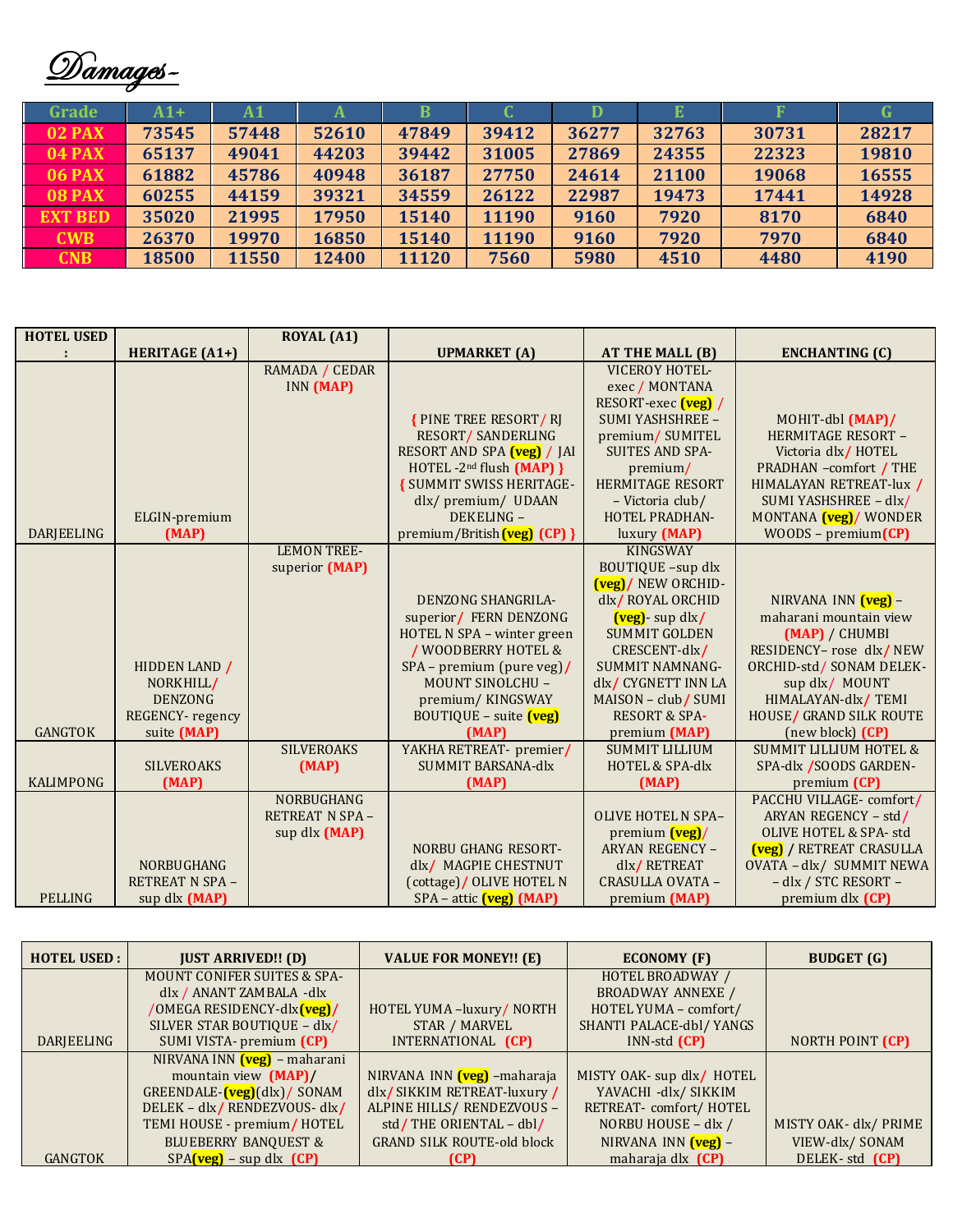|           |                                        | SOODS GARDEN - dlx /       |                                  |                         |
|-----------|----------------------------------------|----------------------------|----------------------------------|-------------------------|
|           | SOODS GARDEN - dlx / BELLUS-           | BELLUS-attic/ GARDEN       |                                  | <b>GARDEN REACH-std</b> |
| KALIMPONG | attic/ GARDEN REACH- dlx (CP)          | REACH- dlx (CP)            | <b>GARDEN REACH- std (CP)</b>    | (CP)                    |
|           | SONAMCHEN $(\text{veg})$ $(-$ sup dlx/ | {BLUEBEN- NIVIDA}- dlx/    | SIKKIM AURORA-dlx /              | HOTEL HERUKA-std/       |
|           | YANGTHANG DZIMKHA - suite/             | LADAKH HOUSE - dlx/ SIKKIM | <b>GREEN VALLEY - dlx/ HOTEL</b> | SIKKIM AURORA-std/      |
|           | THE MOUNT VIEW- dlx/HOTEL              | AURORA – sup dlx/ GREEN    | HERUKA - sup dlx/ SIKKIM         | HOTEL DIKILING -dbl/    |
|           | {BLUEBEN- NIVIDA}- premium/            | VALLEY - SUP DLX/ HOTEL    | HERITAGE - non dlx view /        | ACE PINE VALLEY - dlx   |
| PELLING   | HOTEL DEWACHEN-dlx (CP)                | HERUKA- suite (CP)         | MOUNT VIEW -std (CP)             | (CP)                    |

| <b>HERITAGE</b>        | <b>These are all 4-Star heritage hotels</b>                                  |  |
|------------------------|------------------------------------------------------------------------------|--|
| <b>ROYALE</b>          | These are all 4 star hotels                                                  |  |
| <b>UPMARKET</b>        | These are all 4-Star equivalent hotels                                       |  |
| <b>AT THE MALL</b>     | Good 3-Star + equivalent hotels at prime locations                           |  |
| <b>ENCHANTING</b>      | Exquisite boutique hotels at all locations with a fleeting touch of<br>class |  |
| <b>JUST ARRIVED</b>    | Oriental hotels with big rooms in the 3-Star+ category                       |  |
| <b>VALUE FOR MONEY</b> | <b>Spend &amp; experience 3- star+ hotels</b>                                |  |
| <b>ECONOMY</b>         | 3-star hotels to suit your budget                                            |  |
| вини ж                 | Neat n clean 2-star+ hotels for those with limited budgets                   |  |

 **In case upgrade vehicle to a mix of 01 AC Innova/Xylo/Scorpio for all Transfers & Sightseeing, add Rs. 6100 + 5% GST to the total cost...** 

| <b>Rates</b>       | All rates above are valid from 20th APRIL TO 15TH JUNE 2021.<br>$\bullet$                                                                                                                                                                                                                                                                                                                                               |
|--------------------|-------------------------------------------------------------------------------------------------------------------------------------------------------------------------------------------------------------------------------------------------------------------------------------------------------------------------------------------------------------------------------------------------------------------------|
|                    | All rates above are on per person twin sharing basis.                                                                                                                                                                                                                                                                                                                                                                   |
| <b>Includes</b>    | Meals as per plan shown above in <b>RED</b> , all hotel taxes.<br>٠<br>$CP$ – Breakfast only MAP – Breakfast & Lunch OR Dinner AP- All meals.<br>٠<br>All transfers & sightseeing by 01 NAC Wagon R/NAC Sumo Ex Bagdogra/NJP which is not<br>$\epsilon$<br>on disposal, but point-to-point basis.<br>Gangtok local sightseeing would be by 01 NAC Wagon R for (02 Pax) & 02 NAC Wagon R<br>٠<br>for $(04$ Pax & above). |
|                    | GST included on hotel part ONLY.<br>٠                                                                                                                                                                                                                                                                                                                                                                                   |
| <b>Child Rates</b> | Children 12 years & above are charged as adults.<br>٠                                                                                                                                                                                                                                                                                                                                                                   |
|                    | Children of 05 to -12 years will be charged as per CWB/CNB.<br>٠                                                                                                                                                                                                                                                                                                                                                        |
|                    | Below 05 years, complimentary.                                                                                                                                                                                                                                                                                                                                                                                          |
| Validity           | This package is valid for Indian passport holders only.                                                                                                                                                                                                                                                                                                                                                                 |